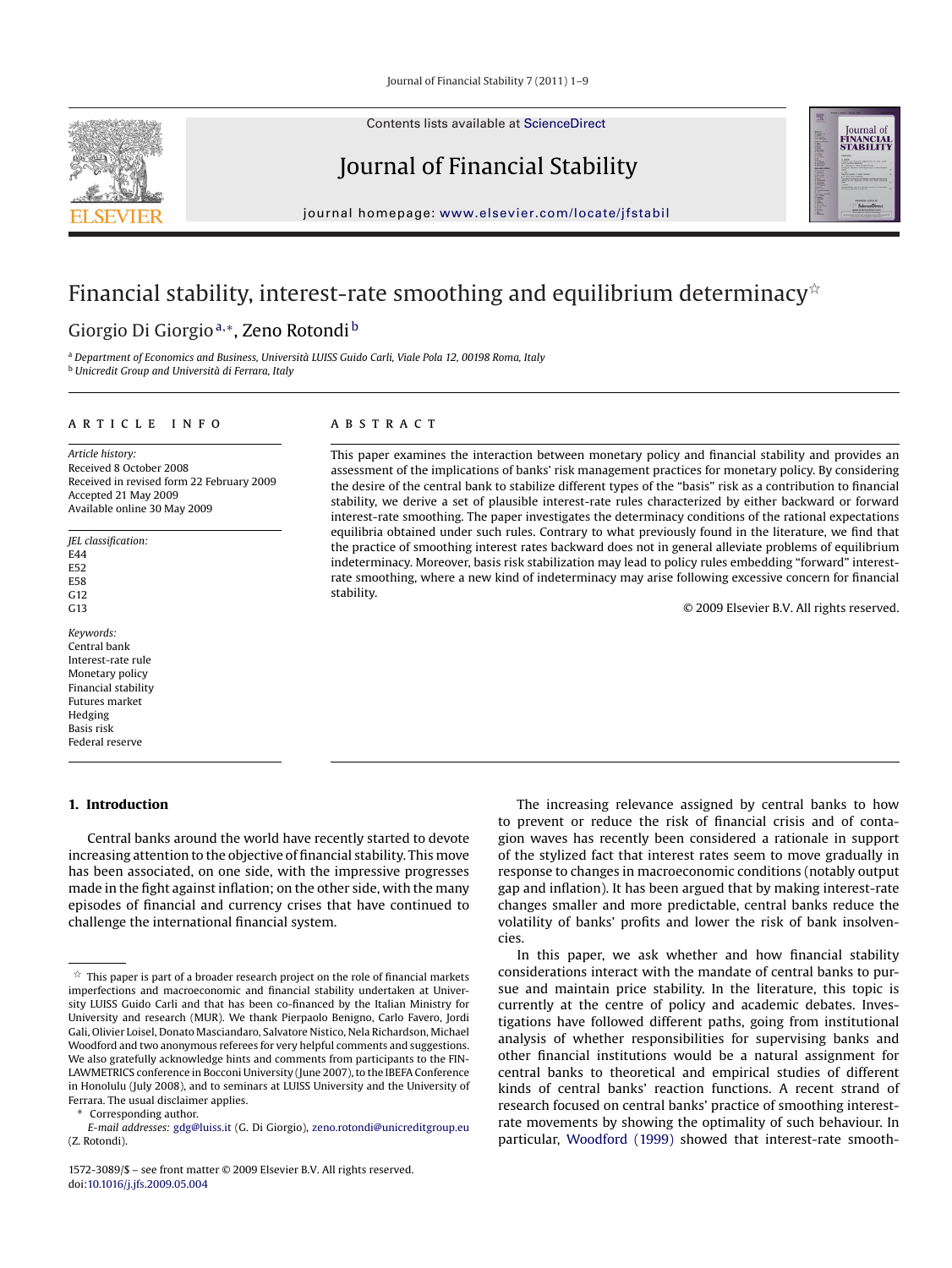ing is an essential ingredient of optimal monetary policy under commitment, and [Woodford \(2003b\)](#page--1-0) showed that it is optimal to delegate (under discretion) monetary policy to a central bank with an interest-rate smoothing term in the objective function. Moreover, [Woodford \(2003a\)](#page--1-0) and [Bullard and Mitra \(2007\)](#page--1-0) showed that interest-rate smoothing can help alleviate problems of indeterminacy (and learning) of stationary rational expectations' equilibria.

In this literature, interest-rate smoothing is simply assumed without any formal link to interest-rate risk management by banks. However, given the hedging practices related to interest-rate risk followed by banks and other financial institutions, it is by no means obvious why central banks should smooth interest rates. We offer a new rationale for such behaviour based on the desire of central banks to stabilize "basis" risk, i.e. the residual risk that remains after all hedging opportunities have been exploited (see [Hull, 2000\),](#page--1-0) as a contribution to financial stability.

We show that the desire of central banks to stabilize basis risk may lead to interest-rate rules characterized in equilibrium by either backward or forward interest-rate smoothing. We find that, contrary to the results in [Woodford \(2003a\)](#page--1-0) and [Bullard and Mitra](#page--1-0) [\(2007\), b](#page--1-0)ackward interest-rate smoothing does not in general alleviate indeterminacy problems of rational expectations equilibria. In our analysis, it only makes determinacy easier to be reached in the limiting case of a particularly aggressive response to inflation and output, when the policy rate is assumed to react to expected future (not current) inflation. Moreover, we also show that interest-rate rules embedding excessive concern for financial stability, and leading in equilibrium to high "forward" interest-rate smoothing, may lead to indeterminacy and enhance the trade-off between price and financial stability.

The paper is organized as follows. Section 2 discusses risk management practices used by banks and argues that these lower (although do not eliminate) the necessity for the central banks to smooth interest rates as a contribution to financial stability. Section [3](#page--1-0) presents a formal analysis of equilibrium determinacy based on the explicit inclusion of an additional term in otherwise standard interest-rate rules (reacting to current or expected inflation and the output gap), with this additional term reflecting the desire of the central bank to stabilize basis risk. In Section [4](#page--1-0) we use a different definition of the basis risk and derive in equilibrium a reaction function which takes into account the expected policy rate. Section [5](#page--1-0) summarizes and concludes.

#### **2. Risk management and the contribution of monetary policy to financial stability**

In the literature, the definition of financial stability has been neither unique nor homogeneous.1 Nonetheless, safeguarding the stability of the financial system has always been considered a proper function of the central bank, $<sup>2</sup>$  and central banks should care-</sup> fully consider the interaction of a financial stability objective with their traditional monetary policy targets. In this perspective, many authors have interpreted the observed practice of smoothing interest rates undertaken by central banks as directed to preserve the stability of financial markets.<sup>3</sup> By responding slowly over a period of several months to changes in macroeconomic conditions, the central bank reduces the size of unanticipated changes in shortterm interest rates that banks and other participants in financial markets have to face. This reduces the chance that a bank's profits from its loan portfolio will be put under pressure or that its balance sheet will be weakened. The main reason why sharp changes in short-term policy rates may damage banks' profits is that banks tend to borrow short and lend long. However, maturity transformation has been long undertaken by commercial banks that can use a wide variety of instruments to deal with the risks associated to interest-rate changes. In particular, financial institutions have increasingly used interest-rate related derivatives as part of their strategy for managing exposure to interest-rate risk. $4$  As [Driffill et](#page--1-0) [al. \(2006\)](#page--1-0) notice, interest-rate futures and swaps do not remove all the risk arising from maturity mismatch. In particular, these hedging instruments do not allow banks to insure against fluctuations in the rate of interest they pay on short-term deposits and reserves, which is related to the overnight rate. As an example, banks may use futures contracts to switch interest payments based on the 3-month Libor rate with those based on the average overnight rate over the same period. But they remain exposed to the risk of fluctuation in the cost of their deposits with respect to the overnight rate: this residual risk is known as basis risk  $(Hull, 2000)$ <sup>5</sup> While basis risk has been highlighted in the literature as something with which financial institutions should be concerned, $6$  only recently it has been considered as possibly relevant for the monetary authorities (see [Poole, 2004; Greenspan,](#page--1-0) [2005\).](#page--1-0) Although in theory the risks to banking and financial stability posed by movements in short-term interest rates should have only a limited influence on monetary policy decisions, in practice the residual basis risk may still induce some caution on the part of the central bank. This caution may enhance financial stability in the short run but may as well undermine it in the longer term if banks perceive it as a kind of implicit insurance and take on riskier actions (moral hazard). $7$  In any case, it is somehow peculiar that considerations about the risk management of interest-rate risk by banks – and in particular the concern for basis risk as an important source of interest-rate risk exposure – are totally absent in the literature that analyses the nexus between monetary policy and financial stability.

In the following, we analyze how monetary policy may be conducted by central banks that care about financial stability but are also aware of the instruments that banks may use to hedge against the risk of sharper policy decisions. We will focus on determinacy issues and on the potential risks to macroeconomic stability stemming from the response of monetary policy to futures prices movements, given the presence of a particular type of financial stability objective, i.e. basis risk stabilization, in the central bank reaction function.

<sup>&</sup>lt;sup>1</sup> See for example [Mishkin \(1999\)](#page--1-0) and [Crockett \(1997\).](#page--1-0)

<sup>&</sup>lt;sup>2</sup> In different institutional arrangements this responsibility has been assigned either *only* to the central bank or *also* to the central bank, via some sharing mechanism with other financial regulatory and supervisory agencies or government bodies (see [Di Noia and Di Giorgio, 1999\).](#page--1-0)

<sup>&</sup>lt;sup>3</sup> See the empirical evidence reviewed in [Clarida et al. \(1998, 2000\).](#page--1-0)

<sup>4</sup> Also, overdraft facilities or lines of credit are often made at variable interest rates, while fixed term loans are generally made at rates that allow for default risk and account only for a relatively small fraction of banks' portfolios.

In the interbank market, banks have the possibility of switching between a oneperiod Eurodollar deposit – i.e. lending to another bank for a one-period horizon – and a strategy of rolling over loans in the overnight market. When banks take a long position in the interbank market they might decide whether to hedge or not their investment. If we consider a hedge put in place at time *t* − 1, the hedging risk is the uncertainty associated with the spread realized at time *t* and is termed as basis risk. When the price of the asset increases by more (less) than the futures price, the basis increases (decreases). This is referred to as a strengthening (weakening) of the basis. <sup>6</sup> See for instance [Basle Committee on Banking Supervision \(1997\),](#page--1-0) [Federal](#page--1-0) [Reserve \(1997\),](#page--1-0) [Wright and Houpt \(1996\).](#page--1-0)

 $7$  It may then be argued that proper regulation of financial markets and supervision of financial institutions is a more appropriate policy response, rather than interest rate smoothing, to ensure that banks operate with sufficient margins of capital and liquid reserves ([Smith and van Egteren, 2005\).](#page--1-0)